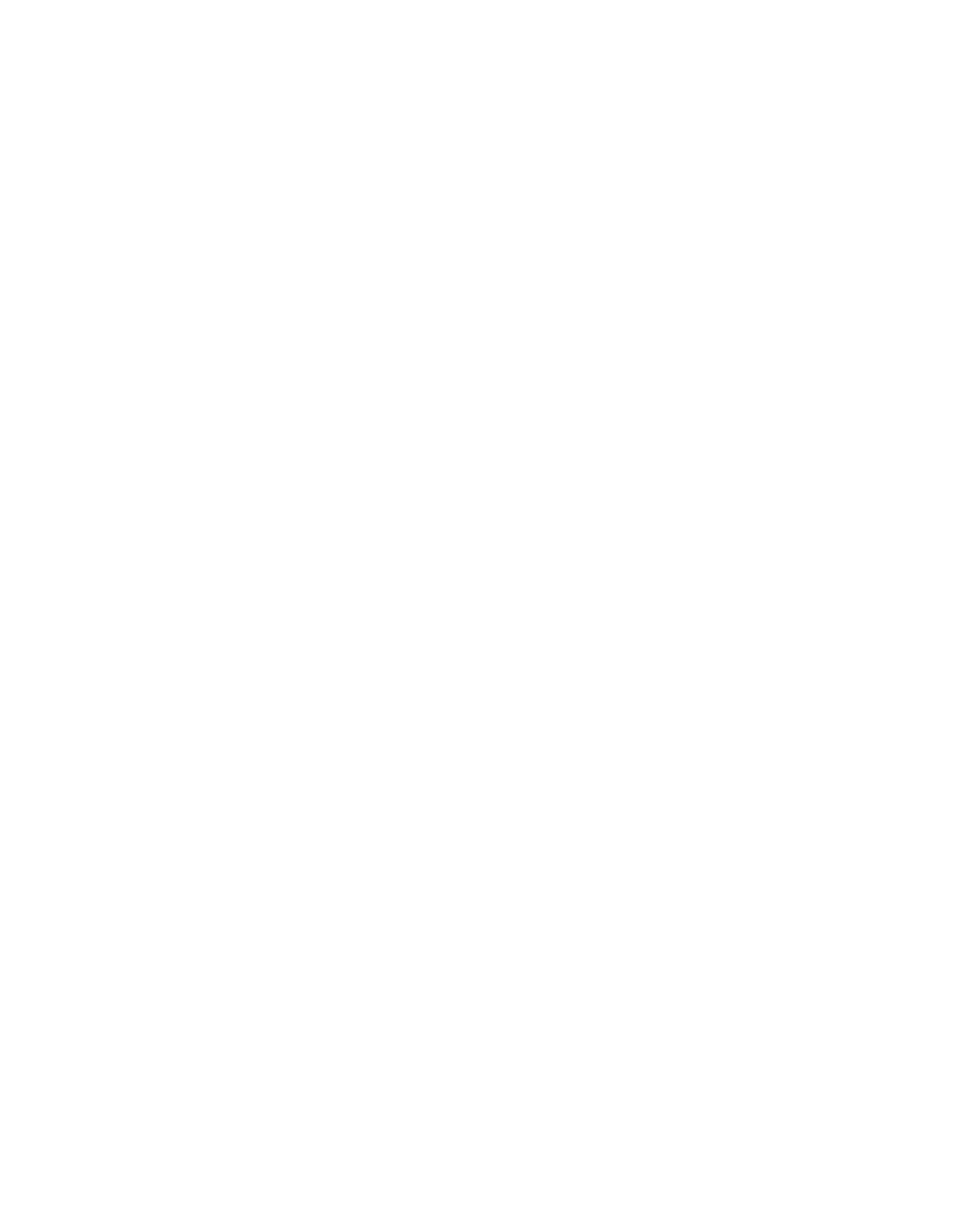

**Lock Desk**

[locks@unitemtg.com](mailto:locks@unitemtg.com)

File Update: 14-Oct-2021

Lock Hours: 9:00 A.M. - 3:00 P.M. PST

Effective Date: 14-Oct-2021

## **EZY ONE RATE**

Price Change Effective: 9:00 AM PST

# **RATE 30YR FIX HIGHLIGHTS**

| <b>Credit</b>      | $720+$                        |  |
|--------------------|-------------------------------|--|
| <b>Product</b>     | 30 yr fixed Full Amortization |  |
| <b>Loan Amount</b> | 200,001-1.5MM                 |  |
| <b>DSCR</b>        | $+1.100$                      |  |
|                    | Purchase 70%                  |  |
| <b>Purpose</b>     | Rate-Term 70%                 |  |
|                    | Cash-Out 65%                  |  |
| Occupancy          | Non Owner Occupied            |  |
| <b>ACH</b>         | Required                      |  |
| <b>PPP</b>         | 5 Years                       |  |
| <b>Reserves</b>    | 12 Month PITIA                |  |
| <b>Escrows</b>     | Required                      |  |

### **No Hits for LLPAs !!!**

## **EZY PRIME PLUS**

|             | <b>30 DAY PRICING</b> |                 |
|-------------|-----------------------|-----------------|
| <b>RATE</b> | <b>5/6 ARM</b>        | <b>30YR FIX</b> |
| 5.875       | 104.6250              | 104.3750        |
| 5.750       | 104.3750              | 104.1250        |
| 5.625       | 104.1250              | 103.8750        |
| 5.500       | 103.8750              | 103.6250        |
| 5.375       | 103.6250              | 103.3750        |
| 5.250       | 103.3750              | 103.1250        |
| 5.125       | 103.1250              | 102.8750        |
| 5.000       | 102.8750              | 102.6250        |
| 4.875       | 102.6250              | 102.3750        |
| 4.750       | 102.2500              | 102.0000        |
| 4.625       | 101.8750              | 101.6250        |
| 4.500       | 101.5000              | 101.2500        |
| 4.375       | 101.1250              | 100.8750        |
| 4.250       | 100.6250              | 100.3750        |
| 4.125       | 100.1250              | 99.8750         |
| 4.000       | 99.6250               | 99.3750         |
| 3.875       | 99.1250               | 98.8750         |
| 3.750       | 98.6250               | 98.3750         |

| <b>MAX PRICING</b> (Lower of Price or Premium) |          |  |  |  |  |
|------------------------------------------------|----------|--|--|--|--|
| No Prepay - Hard                               | 100.5000 |  |  |  |  |
| 1yr Prepay - Hard                              | 100.7500 |  |  |  |  |
| 2yr Prepay - Hard                              | 101.0000 |  |  |  |  |
| 3yr Prepay - Hard                              | 101.2500 |  |  |  |  |
| 4yr Prepay - Hard                              | 101.5000 |  |  |  |  |
| 5yr Prepay - Hard                              | 101.7500 |  |  |  |  |

| <b>ARM MARGIN</b> |             |  |  |  |  |  |
|-------------------|-------------|--|--|--|--|--|
| 5.000             | <b>SOFR</b> |  |  |  |  |  |
|                   |             |  |  |  |  |  |

| <b>LOCK FEES</b>        |         |  |  |  |  |  |  |
|-------------------------|---------|--|--|--|--|--|--|
| Relock Fee:             | .250    |  |  |  |  |  |  |
| Extension Fee Per Diem: | .030    |  |  |  |  |  |  |
| <b>Extension Max:</b>   | 15 Days |  |  |  |  |  |  |

|                   | <b>30 DAY PRICING</b><br><b>PRICING ADJUSTMENTS</b> |                                         |                                 |                      |         |                   |          |          |          |          |
|-------------------|-----------------------------------------------------|-----------------------------------------|---------------------------------|----------------------|---------|-------------------|----------|----------|----------|----------|
| <b>RATE</b>       | <b>5/6 ARM</b>                                      | 30YR FIX                                |                                 |                      |         | LTV               |          |          |          |          |
| 5.875             | 104.6250                                            | 104.3750                                | <b>Documentation</b>            | <b>Credit Score</b>  |         | 00.01-50 50.01-55 | 55.01-60 | 60.01-65 | 65.01-70 | 70.01-75 |
| 5.750             | 104.3750                                            | 104.1250                                |                                 | $\geq 780$           | (0.250) | (0.375)           | (0.500)  | (0.625)  | (0.875)  | (1.125)  |
| 5.625             | 104.1250                                            | 103.8750                                |                                 | 760 - 779            | (0.375) | (0.375)           | (0.625)  | (0.875)  | (1.000)  | (1.375)  |
| 5.500             | 103.8750                                            | 103.6250                                |                                 | 740 - 759            | (0.375) | (0.500)           | (0.750)  | (1.000)  | (1.250)  | (1.625)  |
| 5.375             | 103.6250                                            | 103.3750                                | <b>DSCR</b>                     | 720 - 739            | (0.500) | (0.625)           | (0.875)  | (1.125)  | (1.500)  | (2.000)  |
| 5.250             | 103.3750                                            | 103.1250                                |                                 | 700 - 719            | (0.625) | (0.750)           | (1.000)  | (1.375)  | (1.875)  | #N/A     |
| 5.125             | 103.1250                                            | 102.8750                                |                                 | 680 - 699            | (0.875) | (1.000)           | (1.250)  | (1.750)  | #N/A     | #N/A     |
| 5.000             | 102.8750                                            | 102.6250                                |                                 | 660 - 679            | (1.375) | (1.500)           | (1.625)  | (2.250)  | $\#N/A$  | #N/A     |
| 4.875             | 102.6250                                            | 102.3750                                |                                 | 5/6 40yr ARM SOFR    | (0.250) | (0.250)           | (0.250)  | (0.250)  | (0.250)  | (0.250)  |
| 4.750             | 102.2500                                            | 102.0000                                | Product                         | 40yr Fixed           | (0.250) | (0.250)           | (0.250)  | (0.250)  | (0.250)  | (0.250)  |
| 4.625             | 101.8750                                            | 101.6250                                |                                 | Interest-Only        | (0.250) | (0.250)           | (0.375)  | (0.500)  | (0.625)  | (0.750)  |
| 4.500             | 101.5000                                            | 101.2500                                |                                 | 150,000-200k         | (0.500) | (0.500)           | (0.500)  | (0.500)  | (0.500)  | (0.750)  |
| 4.375             | 101.1250                                            | 100.8750                                |                                 | 200,001-300k         | 0.000   | 0.000             | 0.000    | 0.000    | (0.250)  | (0.250)  |
| 4.250             | 100.6250                                            | 100.3750                                |                                 | 300,001-1.0m         | 0.000   | 0.000             | 0.000    | 0.000    | 0.000    | 0.000    |
| 4.125             | 100.1250                                            | 99.8750                                 | <b>Loan Amount</b>              | 1,000,001-1.5m       | (0.250) | (0.250)           | (0.250)  | (0.250)  | (0.250)  | (0.250)  |
| 4.000             | 99.6250                                             | 99.3750                                 |                                 | 1,500,001-2.0m       | (0.500) | (0.500)           | (0.500)  | #N/A     | #N/A     | #N/A     |
| 3.875             | 99.1250                                             | 98.8750                                 |                                 | 2,000,001-2.5m       | (0.750) | (0.750)           | (0.750)  | $\#N/A$  | #N/A     | #N/A     |
| 3.750             | 98.6250                                             | 98.3750                                 |                                 | 2,500,001-3.0m       | (0.750) | (0.750)           | (0.750)  | #N/A     | #N/A     | #N/A     |
|                   |                                                     |                                         |                                 | $DSCR \geq 1.5$      | 0.250   | 0.250             | 0.250    | 0.250    | 0.250    | 0.250    |
|                   |                                                     | MAX PRICING (Lower of Price or Premium) | <b>DSCR</b>                     | DSCR 1.25-1.49       | 0.250   | 0.250             | 0.250    | 0.250    | 0.250    | 0.250    |
| No Prepay - Hard  |                                                     | 100.5000                                |                                 | DSCR 1.10-1.24       | 0.000   | 0.000             | 0.000    | 0.000    | 0.000    | 0.000    |
| 1yr Prepay - Hard |                                                     | 100.7500                                | <b>Purpose</b>                  | Cash-Out             | (0.250) | (0.375)           | (0.375)  | (0.375)  | $\#N/A$  | #N/A     |
| 2yr Prepay - Hard |                                                     | 101.0000                                |                                 | Condo-Warrantable    | (0.250) | (0.250)           | (0.250)  | (0.250)  | (0.500)  | (0.500)  |
| 3yr Prepay - Hard |                                                     | 101.2500                                | <b>Property Type</b>            | Condo-NonWarrantable | (0.500) | (0.500)           | (0.500)  | (0.500)  | #N/A     | #N/A     |
| 4yr Prepay - Hard |                                                     | 101.5000                                |                                 | 2-4 Unit             | (0.250) | (0.250)           | (0.250)  | (0.250)  | $\#N/A$  | #N/A     |
| 5yr Prepay - Hard |                                                     | 101.7500                                | <b>Credit / Housing History</b> | 1x30x12              | (0.750) | (0.750)           | (0.750)  | (0.750)  | (0.750)  | (0.750)  |
|                   |                                                     |                                         | <b>Other Miscellaneous</b>      | <b>ACH</b>           | 0.125   | 0.125             | 0.125    | 0.125    | 0.125    | 0.125    |
|                   | <b>ARM MARGIN</b>                                   |                                         |                                 | No Escrows (No HPML) | (0.150) | (0.150)           | (0.150)  | (0.150)  | (0.150)  | (0.150)  |
|                   | 5.000                                               | SOFR                                    |                                 | No Prepay            | (1.500) | (1.500)           | (1.500)  | (1.500)  | (1.500)  | (1.500)  |
|                   |                                                     |                                         |                                 | 1yr Prepay           | (1.000) | (1.000)           | (1.000)  | (1.000)  | (1.000)  | (1.000)  |
|                   |                                                     |                                         | <b>Prepay Penalty</b>           | 2yr Prepay           | (0.500) | (0.500)           | (0.500)  | (0.500)  | (0.500)  | (0.500)  |
|                   | <b>LOCK FEES</b>                                    |                                         |                                 | <b>3yr Prepay</b>    | 0.000   | 0.000             | 0.000    | 0.000    | 0.000    | 0.000    |
|                   | Relock Fee:                                         | .250                                    |                                 | 4yr Prepay           | 0.375   | 0.375             | 0.375    | 0.375    | 0.375    | 0.375    |
|                   | Extension Fee Per Diem:                             | .030                                    |                                 | <b>5yr Prepay</b>    | 0.750   | 0.750             | 0.750    | 0.750    | 0.750    | 0.750    |
|                   | <b>Extension Max:</b>                               | 15 Days                                 |                                 | 25 Day               | 0.000   | 0.000             | 0.000    | 0.000    | 0.000    | 0.000    |
|                   |                                                     |                                         | <b>Lock Term</b>                | 40 Day               | (0.150) | (0.150)           | (0.150)  | (0.150)  | (0.150)  | (0.150)  |
|                   |                                                     |                                         |                                 | 55 Day               | $\#N/A$ | $\#N/A$           | $\#N/A$  | $\#N/A$  | $\#N/A$  | $\#N/A$  |
|                   |                                                     |                                         |                                 |                      |         |                   |          |          |          |          |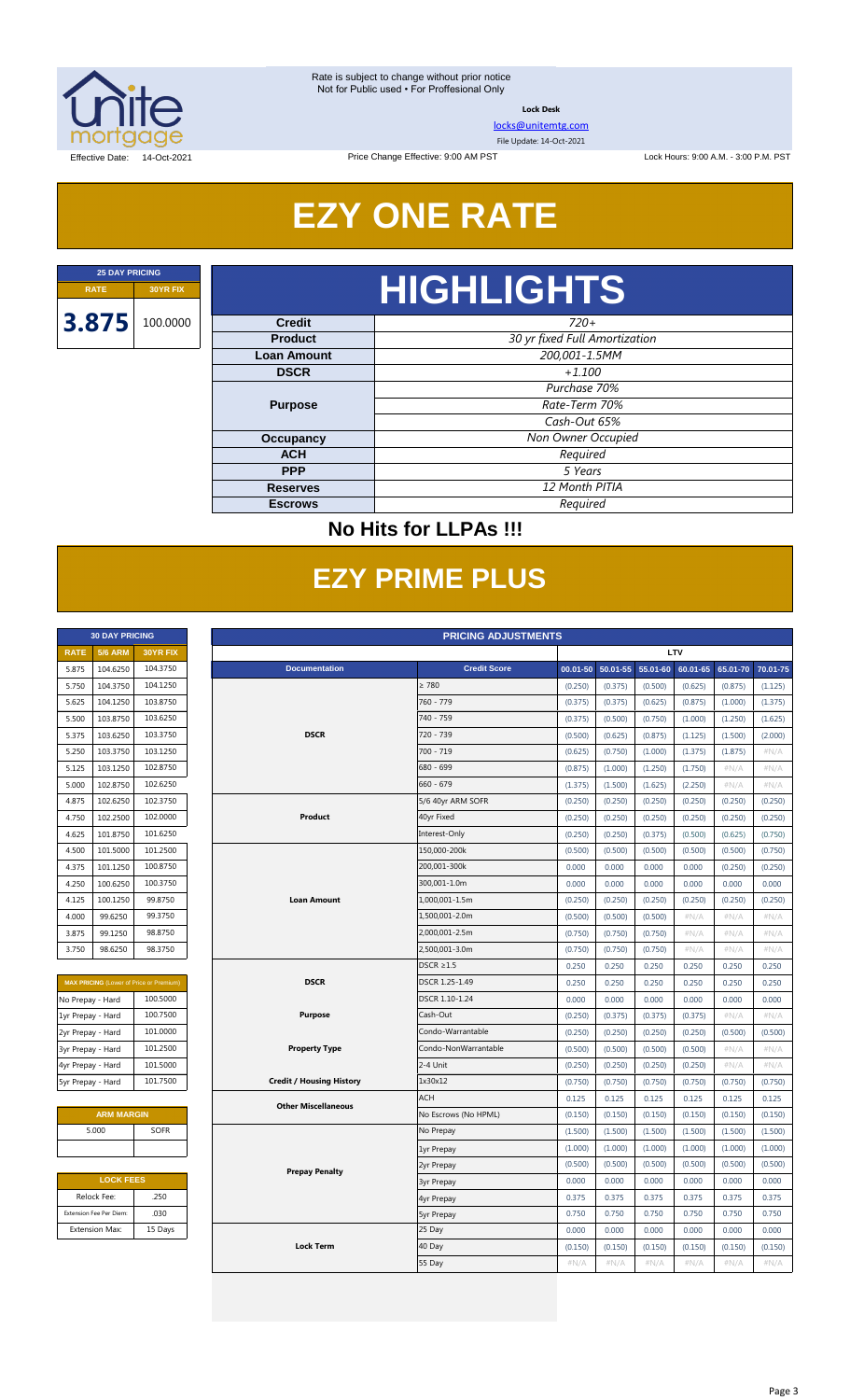

**Lock Desk**

[locks@unitemtg.com](mailto:locks@unitemtg.com) File Update: 14-Oct-2021

## **EZY PRIME & FOREIGN NATIONAL**

| <b>30 DAY PRICING</b> |                |                 |  |  |  |  |  |  |  |
|-----------------------|----------------|-----------------|--|--|--|--|--|--|--|
| <b>RATE</b>           | <b>5/6 ARM</b> | <b>30YR FIX</b> |  |  |  |  |  |  |  |
| 6.500                 | 105.1250       | 104.8750        |  |  |  |  |  |  |  |
| 6.375                 | 104.8750       | 104.6250        |  |  |  |  |  |  |  |
| 6.250                 | 104.6250       | 104.3750        |  |  |  |  |  |  |  |
| 6.125                 | 104.3750       | 104.1250        |  |  |  |  |  |  |  |
| 6.000                 | 104.1250       | 103.8750        |  |  |  |  |  |  |  |
| 5.875                 | 103.8750       | 103.6250        |  |  |  |  |  |  |  |
| 5.750                 | 103.6250       | 103.3750        |  |  |  |  |  |  |  |
| 5.625                 | 103.3750       | 103.1250        |  |  |  |  |  |  |  |
| 5.500                 | 103.1250       | 102.8750        |  |  |  |  |  |  |  |
| 5.375                 | 102.8750       | 102.6250        |  |  |  |  |  |  |  |
| 5.250                 | 102.6250       | 102.3750        |  |  |  |  |  |  |  |
| 5.125                 | 102.3750       | 102.1250        |  |  |  |  |  |  |  |
| 5.000                 | 102.1250       | 101.8750        |  |  |  |  |  |  |  |
| 4.875                 | 101.8750       | 101.6250        |  |  |  |  |  |  |  |
| 4.750                 | 101.5000       | 101.2500        |  |  |  |  |  |  |  |
| 4.625                 | 101.1250       | 100.8750        |  |  |  |  |  |  |  |
| 4.500                 | 100.7500       | 100.5000        |  |  |  |  |  |  |  |
| 4.375                 | 100.3750       | 100.1250        |  |  |  |  |  |  |  |
| 4.250                 | 100.0000       | 99.7500         |  |  |  |  |  |  |  |

| <b>MAX PRICING</b> (Lower of Price or Premium) |  |  |  |  |  |  |  |
|------------------------------------------------|--|--|--|--|--|--|--|
| 100.7500                                       |  |  |  |  |  |  |  |
| 101.0000                                       |  |  |  |  |  |  |  |
| 101.2500                                       |  |  |  |  |  |  |  |
| 101.5000                                       |  |  |  |  |  |  |  |
| 101.7500                                       |  |  |  |  |  |  |  |
| 102,0000                                       |  |  |  |  |  |  |  |
|                                                |  |  |  |  |  |  |  |

#### **ARM MARGIN Purpose** Cash-Out 5.000 SOFR

| <b>LOCK FEES</b>        |         |  |  |  |  |  |  |
|-------------------------|---------|--|--|--|--|--|--|
| Relock Fee:             | .250    |  |  |  |  |  |  |
| Extension Fee Per Diem: | .030    |  |  |  |  |  |  |
| <b>Extension Max:</b>   | 15 Days |  |  |  |  |  |  |

|                   | <b>30 DAY PRICING</b><br><b>PRICING ADJUSTMENTS</b> |                                                |                                 |  |                                  |                    |                       |                    |                    |                    |                    |                 |
|-------------------|-----------------------------------------------------|------------------------------------------------|---------------------------------|--|----------------------------------|--------------------|-----------------------|--------------------|--------------------|--------------------|--------------------|-----------------|
| <b>RATE</b>       | <b>5/6 ARM</b>                                      | 30YR FIX                                       |                                 |  |                                  |                    |                       |                    | LTV                |                    |                    |                 |
| 6.500             | 105.1250                                            | 104.8750                                       | <b>Documentation</b>            |  | <b>Credit Score</b>              |                    | $00.01 - 50$ 50.01-55 | 55.01-60           | 60.01-65           | 65.01-70           | 70.01-75           | 75.01-80        |
| 6.375             | 104.8750                                            | 104.6250                                       |                                 |  |                                  | (0.250)            | (0.375)               | (0.500)            | (0.625)            | (0.875)            | (1.125)            | (1.750)         |
| 6.250             | 104.6250                                            | 104.3750                                       |                                 |  |                                  | (0.375)            | (0.375)               | (0.625)            | (0.875)            | (1.000)            | (1.375)            | (2.000)         |
| 6.125             | 104.3750                                            | 104.1250                                       |                                 |  | 740 - 759                        | (0.375)            | (0.500)               | (0.750)            | (1.000)            | (1.250)            | (1.625)            | (2.250)         |
| 6.000             | 104.1250                                            | 103.8750                                       |                                 |  | 720 - 739                        | (0.500)            | (0.625)               | (0.875)            | (1.125)            | (1.500)            | (2.000)            | (2.750)         |
| 5.875             | 103.8750                                            | 103.6250                                       | <b>DSCR</b>                     |  | 700 - 719                        | (0.625)            | (0.750)               | (1.000)            | (1.375)            | (1.875)            | (2.500)            | (3.500)         |
| 5.750             | 103.6250                                            | 103.3750                                       |                                 |  | 680 - 699                        | (0.875)            | (1.000)               | (1.250)            | (1.750)            | (2.250)            | (3.000)            | (3.875)         |
| 5.625             | 103.3750                                            | 103.1250                                       |                                 |  | $660 - 679$                      | (1.375)            | (1.500)               | (1.625)            | (2.250)            | (3.125)            | (3.750)            | (4.500)         |
| 5.500             | 103.1250                                            | 102.8750                                       |                                 |  | 640 - 659                        | (1.875)            | (2.000)               | (2.125)            | (2.750)            | (3.625)            | (4.750)            | $\#N/A$         |
| 5.375             | 102.8750                                            | 102.6250                                       |                                 |  | $620 - 639$                      | (2.375)            | (2.500)               | (2.625)            | (3.250)            | (4.125)            | #N/A               | $\#N/A$         |
| 5.250             | 102.6250                                            | 102.3750                                       |                                 |  | 5/6 30yr ARM SOFR                | 0.000              | 0.000                 | 0.000              | 0.000              | 0.000              | 0.000              | 0.000           |
| 5.125             | 102.3750                                            | 102.1250                                       |                                 |  | 7/6 30yr ARM SOFR                | (0.250)            | (0.250)               | (0.250)            | (0.250)            | (0.250)            | (0.250)            | (0.250)         |
| 5.000             | 102.1250                                            | 101.8750                                       | Product                         |  | 5/6 40yr ARM SOFR                | (0.250)            | (0.250)               | (0.250)            | (0.250)            | (0.250)            | (0.250)            | (0.250)         |
| 4.875             | 101.8750                                            | 101.6250                                       |                                 |  | 7/6 40yr ARM SOFR                | (0.500)            | (0.500)               | (0.500)            | (0.500)            | (0.500)            | (0.500)            | (0.500)         |
| 4.750             | 101.5000                                            | 101.2500                                       |                                 |  | 40yr Fixed                       | (0.250)            | (0.250)               | (0.250)            | (0.250)            | (0.250)            | (0.250)            | (0.250)         |
| 4.625             | 101.1250                                            | 100.8750                                       |                                 |  | Interest-Only                    | (0.250)            | (0.250)               | (0.375)            | (0.500)            | (0.625)            | (0.750)            | (1.000)         |
| 4.500             | 100.7500                                            | 100.5000                                       |                                 |  | 150,000-200k                     | (0.500)            | (0.500)               | (0.500)            | (0.500)            | (0.500)            | (0.750)            | (0.750)         |
| 4.375             | 100.3750                                            | 100.1250                                       |                                 |  | 200,001-300k                     | 0.000              | 0.000                 | 0.000              | 0.000              | (0.250)            | (0.250)            | (0.500)         |
| 4.250             | 100.0000                                            | 99.7500                                        |                                 |  | 300,001-1.0m                     | 0.000              | 0.000                 | 0.000              | 0.000              | 0.000              | 0.000              | 0.000           |
|                   |                                                     |                                                | Loan Amount                     |  | 1,000,001-1.5m                   | (0.250)            | (0.250)               | (0.250)            | (0.250)            | (0.250)            | (0.250)            | (0.500)         |
|                   |                                                     | <b>MAX PRICING</b> (Lower of Price or Premium) |                                 |  | 1,500,001-2.0m                   | (0.500)            | (0.500)               | (0.500)            | (0.500)            | $\#N/A$            | #N/A               | #N/A            |
| No Prepay - Hard  |                                                     | 100.7500                                       |                                 |  | 2,000,001-2.5m                   | (0.750)            | (0.750)               | (0.750)            | (0.750)            | $\#N/A$            | #N/A               | $\#N/A$         |
| 1yr Prepay - Hard |                                                     | 101.0000                                       |                                 |  | 2,500,001-3.0m                   | (0.750)            | (0.750)               | (0.750)            | (0.750)            | $\#N/A$            | $\#N/A$            | $\#N/A$         |
| 2yr Prepay - Hard |                                                     | 101.2500                                       |                                 |  | DSCR $\geq$ 1.5                  | 0.250              | 0.250                 | 0.250              | 0.250              | 0.250              | 0.250              | 0.250           |
| 3yr Prepay - Hard |                                                     | 101.5000                                       |                                 |  | DSCR 1.25-1.49                   | 0.250              | 0.250                 | 0.250              | 0.250              | 0.250              | 0.250              | 0.250           |
| 4yr Prepay - Hard |                                                     | 101.7500                                       | <b>DSCR</b>                     |  | DSCR 1.10-1.24<br>DSCR 1.00-1.09 | 0.000              | 0.000                 | 0.000              | 0.000              | 0.000              | 0.000              | 0.000           |
| 5yr Prepay - Hard |                                                     | 102.0000                                       |                                 |  |                                  | (0.250)            | (0.250)               | (0.375)            | (0.375)            | (0.500)            | (0.500)            | (0.750)         |
|                   |                                                     |                                                |                                 |  | DSCR 0.75-0.99                   | (1.500)            | (1.500)               | (1.625)            | (1.625)            | (1.750)            | (1.750)            | $\#N/A$         |
|                   | <b>ARM MARGIN</b>                                   |                                                | <b>Purpose</b>                  |  | Cash-Out                         | (0.250)            | (0.375)               | (0.375)            | (0.375)            | (0.500)            | (0.625)            | $\#N/A$         |
|                   | 5.000                                               | SOFR                                           |                                 |  | Condo-Warrantable                | (0.250)            | (0.250)               | (0.250)            | (0.250)            | (0.500)            | (0.500)            | (0.500)         |
|                   |                                                     |                                                | <b>Property Type</b>            |  | Condo-NonWarrantable             | (0.500)            | (0.500)               | (0.500)            | (0.500)            | (0.750)            | $\#N/A$            | #N/A            |
|                   | <b>LOCK FEES</b>                                    |                                                |                                 |  | 2-4Unit                          | (0.250)            | (0.250)               | (0.250)            | (0.250)            | (0.500)            | (0.500)            | (0.500)         |
|                   | Relock Fee:<br>Extension Fee Per Diem:              | .250<br>.030                                   |                                 |  | Modular                          | (1.000)            | (1.000)               | (1.000)            | (1.000)            | (1.000)            | (1.000)            | (1.000)         |
|                   |                                                     |                                                | Citizenship                     |  | Foreign Nat'l (DSCR Only)        | (0.750)            | (0.750)               | (0.750)            | (0.750)            | #N/A               | $\#N/A$            | $\#N/A$         |
|                   | Extension Max:                                      | 15 Days                                        |                                 |  | 1x30x12<br>Multiple30x12         | (0.750)<br>(2.250) | (0.750)<br>(2.250)    | (0.750)<br>(2.250) | (0.750)<br>(2.250) | (0.750)<br>(2.250) | (0.750)<br>(2.250) | (0.750)<br>#N/A |
|                   |                                                     |                                                |                                 |  | FC/SS/DIL/BK7 36-47mo            | (1.000)            | (1.000)               | (1.000)            | (1.000)            | (1.000)            | (1.000)            | (1.000)         |
|                   |                                                     |                                                | <b>Credit / Housing History</b> |  | FC/SS/DIL/BK7 24-35mo            | (1.750)            | (1.750)               | (1.750)            | (1.750)            | (1.750)            | (1.750)            | $\#N/A$         |
|                   |                                                     |                                                |                                 |  | BK7 12-23mo                      | (2.500)            | (2.500)               | (2.500)            | (2.500)            | (2.500)            | (2.500)            | # $N/A$         |
|                   |                                                     |                                                |                                 |  | BK13 DC                          | (1.000)            | (1.000)               | (1.000)            | (1.000)            | (1.000)            | (1.000)            | (1.000)         |
|                   |                                                     |                                                |                                 |  | ACH                              | 0.125              | 0.125                 | 0.125              | 0.125              | 0.125              | 0.125              | 0.125           |
|                   |                                                     |                                                | <b>Other Miscellaneous</b>      |  | Escrows                          | 0.000              | 0.000                 | 0.000              | 0.000              | 0.000              | 0.000              | 0.000           |
|                   |                                                     |                                                |                                 |  | No Prepay                        | (1.500)            | (1.500)               | (1.500)            | (1.500)            | (1.500)            | (1.500)            | (1.500)         |
|                   |                                                     |                                                |                                 |  | 1yr Prepay                       | (1.000)            | (1.000)               | (1.000)            | (1.000)            | (1.000)            | (1.000)            | (1.000)         |
|                   |                                                     |                                                |                                 |  | 2yr Prepay                       | (0.500)            | (0.500)               | (0.500)            | (0.500)            | (0.500)            | (0.500)            | (0.500)         |
|                   |                                                     |                                                | <b>Prepay Penalty</b>           |  | <b>3yr Prepay</b>                | 0.000              | 0.000                 | 0.000              | 0.000              | 0.000              | 0.000              | 0.000           |
|                   |                                                     |                                                |                                 |  | 4yr Prepay                       | 0.375              | 0.375                 | 0.375              | 0.375              | 0.375              | 0.375              | 0.375           |
|                   |                                                     |                                                |                                 |  | <b>5yr Prepay</b>                | 0.750              | 0.750                 | 0.750              | 0.750              | 0.750              | 0.750              | 0.750           |
|                   |                                                     |                                                |                                 |  | 25 Day                           | 0.000              | 0.000                 | 0.000              | 0.000              | 0.000              | 0.000              | 0.000           |
|                   |                                                     |                                                | <b>Lock Term</b>                |  | 40 Day                           | (0.150)            | (0.150)               | (0.150)            | (0.150)            | (0.150)            | (0.150)            | (0.150)         |
|                   |                                                     |                                                |                                 |  | 55 Day                           | (0.300)            | (0.300)               | (0.300)            | (0.300)            | (0.300)            | (0.300)            | (0.300)         |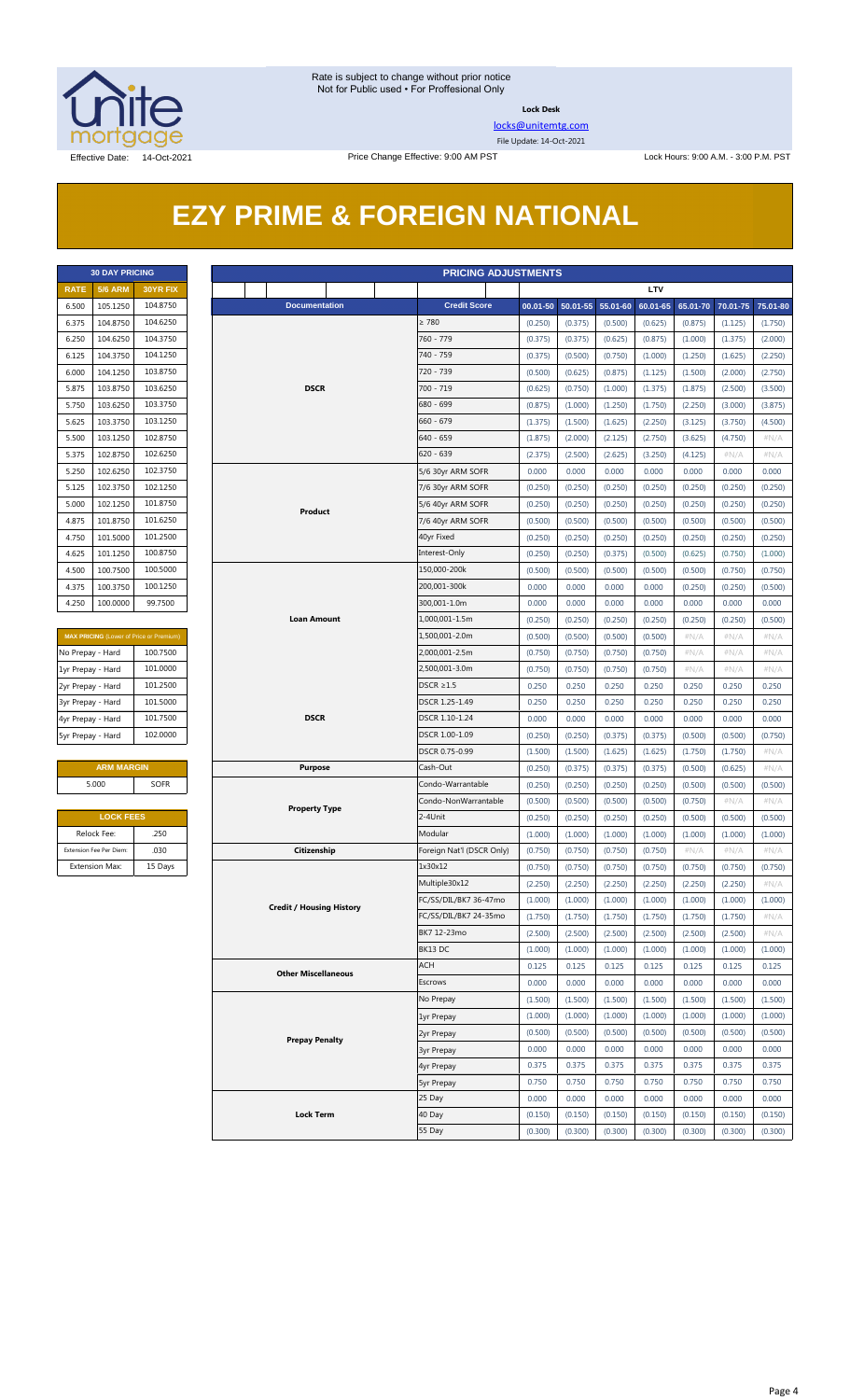

Price Change Effective: 8:34 AM PST Effective Date: Lock Hours: 9:00 A.M. - 3:00 P.M. PST **14-Oct-21**

#### [V](https://unitemortgage.com/)isit: https://unitemortgage.com

The pricing engine is the Formal price given, please access it through:

**Quick Pricer:** [https://un](https://unitemortgage.com/broker-resources/price-my-loan/)itemortgage.com/broker-resources/price-my-loan/

## **CALL US TODAY: 800-777-1207**

#### **CONVENTIONAL PRODUCTS AND PRICING**

|       | <b>CONFORMING LOANS</b> |                             |               |       |                             |               |               |                             |                             |               |               |       |               |                             |               |  |  |
|-------|-------------------------|-----------------------------|---------------|-------|-----------------------------|---------------|---------------|-----------------------------|-----------------------------|---------------|---------------|-------|---------------|-----------------------------|---------------|--|--|
|       |                         | <b>DU CONF CONV 30 YEAR</b> |               |       | <b>DU CONF CONV 20 YEAR</b> |               |               |                             | <b>DU CONF CONV 15 YEAR</b> |               |               |       |               | <b>DU CONF CONV 10 YEAR</b> |               |  |  |
| Rate  | <b>10 Day</b>           | 25 Day                      | <b>40 Day</b> | Rate  | <b>10 Day</b>               | <b>25 Day</b> | <b>40 Day</b> | Rate                        | <b>10 Day</b>               | 25 Day        | <b>40 Day</b> | Rate  | 10 Day        | <b>25 Day</b>               | <b>40 Day</b> |  |  |
| 3.625 | (4.750)                 | (4.625)                     | (4.500)       | 3.375 | (4.500)                     | (4.375)       | (4.250)       | 2.875                       | (3.875)                     | (3.750)       | (3.625)       | 2.875 | (4.000)       | (3.875)                     | (3.750)       |  |  |
| 3.500 | (4.375)                 | (4.250)                     | (4.125)       | 3.250 | (3.875)                     | (3.750)       | (3.625)       | 2.750                       | (3.500)                     | (3.375)       | (3.250)       | 2.750 | (3.625)       | (3.500)                     | (3.375)       |  |  |
| 3.375 | (4.000)                 | (3.875)                     | (3.750)       | 3.125 | (3.625)                     | (3.500)       | (3.375)       | 2.625                       | (3.000)                     | (2.875)       | (2.750)       | 2.625 | (3.250)       | (3.125)                     | (3.000)       |  |  |
| 3.250 | (3.375)                 | (3.250)                     | (3.125)       | 3.000 | (3.250)                     | (3.125)       | (3.000)       | 2.500                       | (2.625)                     | (2.500)       | (2.375)       | 2.500 | (2.875)       | (2.750)                     | (2.625)       |  |  |
| 3.125 | (2.875)                 | (2.750)                     | (2.625)       | 2.875 | (2.875)                     | (2.750)       | (2.625)       | 2.375                       | (2.125)                     | (2.000)       | (1.875)       | 2.375 | (3.000)       | (2.875)                     | (2.750)       |  |  |
| 3.000 | (2.125)                 | (2.000)                     | (1.875)       | 2.750 | (2.375)                     | (2.250)       | (2.125)       | 2.250                       | (1.625)                     | (1.500)       | (1.375)       | 2.250 | (2.625)       | (2.500)                     | (2.375)       |  |  |
| 2.875 | (1.500)                 | (1.375)                     | (1.250)       | 2.625 | (1.625)                     | (1.500)       | (1.375)       | 2.125                       | (1.125)                     | (1.000)       | (0.875)       | 2.125 | (2.125)       | (2.000)                     | (1.875)       |  |  |
| 2.750 | (0.875)                 | (0.750)                     | (0.625)       | 2.500 | (1.000)                     | (0.875)       | (0.750)       | 2.000                       | (0.500)                     | (0.375)       | (0.250)       | 2.000 | (1.500)       | (1.375)                     | (1.250)       |  |  |
| 2.625 | 0.000                   | 0.125                       | 0.250         | 2.375 | (0.375)                     | (0.250)       | (0.125)       | 1.875                       | 0.125                       | 0.250         | 0.375         | 1.875 | (0.750)       | (0.625)                     | (0.500)       |  |  |
| 2.500 | 0.875                   | 1.000                       | 1.125         | 2.250 | 0.375                       | 0.500         | 0.625         | 1.750                       | 0.875                       | 1.000         | 1.125         | 1.750 | 0.000         | 0.125                       | 0.250         |  |  |
|       |                         |                             |               |       |                             |               |               |                             |                             |               |               |       |               |                             |               |  |  |
|       |                         | <b>LP CONF CONV 30 YEAR</b> |               |       | <b>LP CONF CONV 20 YEAR</b> |               |               | <b>LP CONF CONV 15 YEAR</b> |                             |               |               |       |               | <b>LP CONF CONV 10 YEAR</b> |               |  |  |
| Rate  | 10 Day                  | $25$ Day                    | 40 Day        | Rate  | 10 Day                      | 25 Day        | 40 Day        | Rate                        | 10 Day                      | <b>25 Day</b> | 40 Day        | Rate  | <b>10 Day</b> | <b>25 Day</b>               | <b>40 Day</b> |  |  |
| 3.750 | (5.125)                 | (5.000)                     | (4.875)       | 3.500 | (4.750)                     | (4.625)       | (4.500)       | 3.000                       | (4.250)                     | (4.125)       | (4.000)       | 3.000 | (3.875)       | (3.750)                     | (3.625)       |  |  |
| 3.625 | (4.750)                 | (4.625)                     | (4.500)       | 3.375 | (4.500)                     | (4.375)       | (4.250)       | 2.875                       | (3.750)                     | (3.625)       | (3.500)       | 2.875 | (3.625)       | (3.500)                     | (3.375)       |  |  |
| 3.500 | (4.250)                 | (4.125)                     | (4.000)       | 3.250 | (3.875)                     | (3.750)       | (3.625)       | 2.750                       | (3.375)                     | (3.250)       | (3.125)       | 2.750 | (3.250)       | (3.125)                     | (3.000)       |  |  |
| 3.375 | (3.750)                 | (3.625)                     | (3.500)       | 3.125 | (3.500)                     | (3.375)       | (3.250)       | 2.625                       | (3.000)                     | (2.875)       | (2.750)       | 2.625 | (2.875)       | (2.750)                     | (2.625)       |  |  |
| 3.250 | (3.250)                 | (3.125)                     | (3.000)       | 3.000 | (3.250)                     | (3.125)       | (3.000)       | 2.500                       | (2.500)                     | (2.375)       | (2.250)       | 2.500 | (2.750)       | (2.625)                     | (2.500)       |  |  |
| 3.125 | (2.750)                 | (2.625)                     | (2.500)       | 2.875 | (2.750)                     | (2.625)       | (2.500)       | 2.375                       | (2.000)                     | (1.875)       | (1.750)       | 2.375 | (2.375)       | (2.250)                     | (2.125)       |  |  |
| 3.000 | (2.000)                 | (1.875)                     | (1.750)       | 2.750 | (2.250)                     | (2.125)       | (2.000)       | 2.250                       | (1.500)                     | (1.375)       | (1.250)       | 2.250 | (1.875)       | (1.750)                     | (1.625)       |  |  |

|  | <b>HIGH BALANCE CONFORMING</b> |
|--|--------------------------------|
|  |                                |

2.875 (1.375) (1.250) (1.125) 2.625 (1.625) (1.500) (1.375) 2.125 (1.125) (1.000) (0.875) 2.125 (1.500) (1.375) (1.250) 2.750 (0.750) (0.625) (0.500) 2.500 (0.875) (0.750) (0.625) 2.000 (0.500) (0.375) (0.250) 2.000 (1.000) (0.875) (0.750) 2.625 0.000 0.125 0.250 2.375 (0.250) (0.125) 0.000 1.875 0.250 0.375 0.500 1.875 (0.500) (0.375) (0.250) 2.500 1.000 1.125 1.250 2.250 0.500 0.625 0.750 1.750 1.000 1.125 1.250 1.750 0.125 0.250 0.375

|                                                                              | <b>DU HIGH BALANCE 30 YEAR</b>                                                                 |                                                                                                |                                                                                                |                                                                              | <b>DU HIGH BALANCE 15 YEAR</b>                                                                 |                                                                                                |                                                                                                | <b>DU HIGH BALANCE 20 YEAR</b> |                        |              |        | DU HIGH BALANCE 10 YEAR |                     |          |               |  |
|------------------------------------------------------------------------------|------------------------------------------------------------------------------------------------|------------------------------------------------------------------------------------------------|------------------------------------------------------------------------------------------------|------------------------------------------------------------------------------|------------------------------------------------------------------------------------------------|------------------------------------------------------------------------------------------------|------------------------------------------------------------------------------------------------|--------------------------------|------------------------|--------------|--------|-------------------------|---------------------|----------|---------------|--|
| Rate<br>3.750<br>3.625<br>3.500<br>3.375<br>3.250<br>3.125<br>3.000<br>2.875 | 10 Day<br>(3.875)<br>(3.625)<br>(3.250)<br>(3.000)<br>(2.500)<br>(1.750)<br>(1.000)<br>(0.500) | 25 Day<br>(3.750)<br>(3.500)<br>(3.125)<br>(2.875)<br>(2.375)<br>(1.625)<br>(0.875)<br>(0.375) | 40 Day<br>(3.625)<br>(3.375)<br>(3.000)<br>(2.750)<br>(2.250)<br>(1.500)<br>(0.750)<br>(0.250) | Rate<br>3.000<br>2.875<br>2.750<br>2.625<br>2.500<br>2.375<br>2.250<br>2.125 | 10 Day<br>(3.125)<br>(2.750)<br>(2.375)<br>(2.125)<br>(1.625)<br>(1.250)<br>(0.875)<br>(0.375) | 25 Day<br>(3.000)<br>(2.625)<br>(2.250)<br>(2.000)<br>(1.500)<br>(1.125)<br>(0.750)<br>(0.250) | 40 Day<br>(2.875)<br>(2.500)<br>(2.125)<br>(1.875)<br>(1.375)<br>(1.000)<br>(0.625)<br>(0.125) | Rate                           | 10 Day<br><b>SUCIL</b> | 25 Day<br>с. | 40 Day | Rate                    | 10 Day<br><b>EV</b> | $25$ Day | <b>40 Day</b> |  |
| 2.750<br>2.625                                                               | 0.125<br>0.875                                                                                 | 0.250<br>L.000                                                                                 | 0.375<br>1.125                                                                                 | 2.000<br>1.875                                                               | 0.250<br>0.875                                                                                 | 0.375<br>1.000                                                                                 | 0.500<br>1.125                                                                                 |                                |                        |              |        |                         |                     |          |               |  |

**MAX NET PRICING IS 104.000 HIGH BALANCE MAX NET PRICING IS 103.000 Rates and pricing are subject to change without notice.** This document is limited to current Unite Mortgage Wholesale Lending Solutions, and should not be intended as legal advice, legal opinion, or any other advice on specific facts or circumstances. Such policy and practice ar 自 All Rights Reserved. 10.2021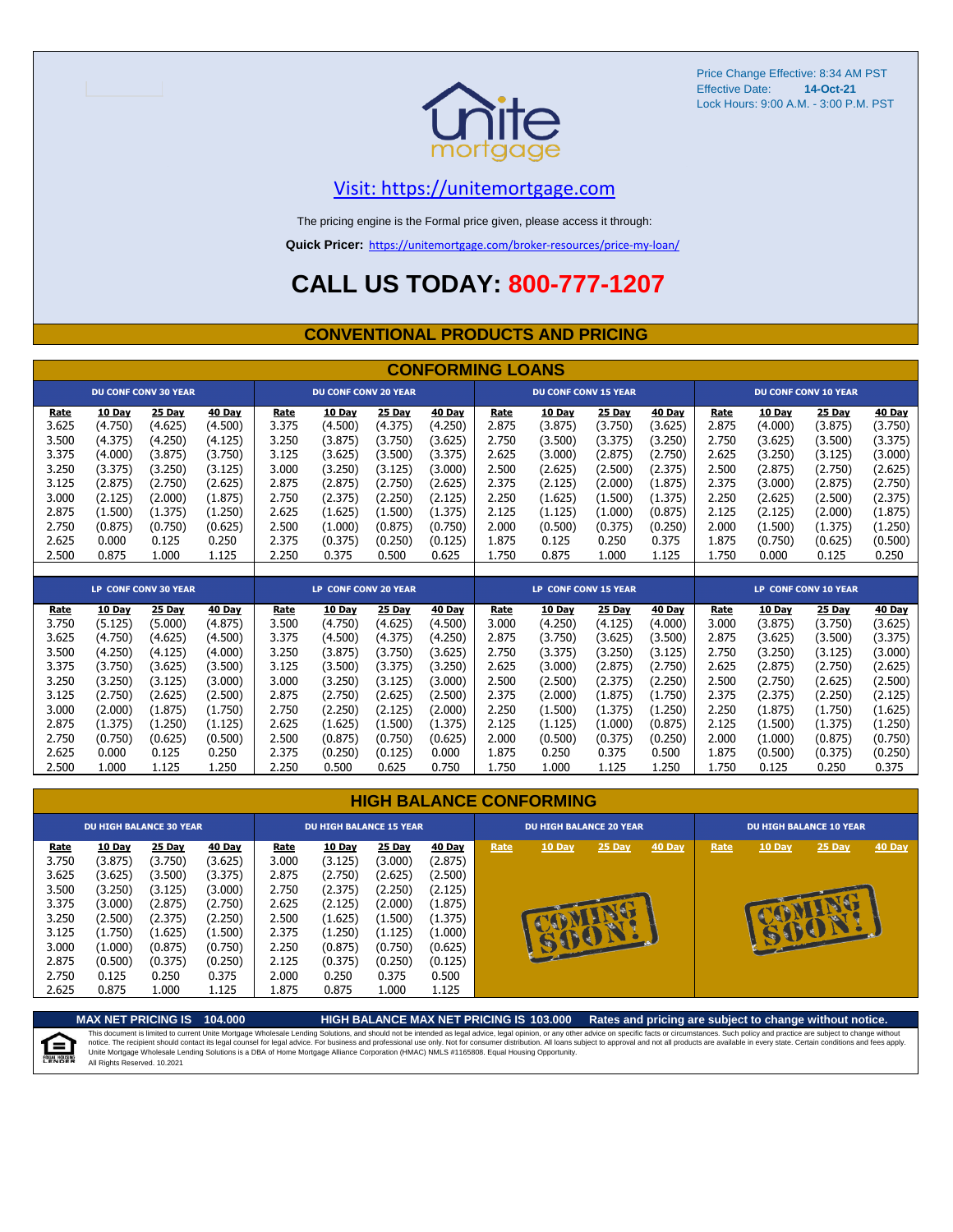

Price Change Effective: 8:34 AM PST Effective Date: **14-Oct-21** Lock Hours: 9:00 A.M. - 3:00 P.M. PST

#### [V](https://unitemortgage.com/)isit: https://unitemortgage.com

The pricing engine is the Formal price given, please access it through:

**Quick Pricer:** [https://un](https://unitemortgage.com/broker-resources/price-my-loan/)itemortgage.com/broker-resources/price-my-loan/

## **CALL US TODAY: 800-777-1207**

|             | <b>HOME AFFORDABLE PRODUCTS</b> |         |         |             |                                          |         |         |             |                                 |         |         |      |                                       |        |        |  |
|-------------|---------------------------------|---------|---------|-------------|------------------------------------------|---------|---------|-------------|---------------------------------|---------|---------|------|---------------------------------------|--------|--------|--|
|             | <b>DU HOMEREADY 30 YEAR</b>     |         |         |             | <b>DU HOMEREADY HIGH BALANCE 30 YEAR</b> |         |         |             | <b>LP HOME POSSIBLE 30 YEAR</b> |         |         |      | LP HOME POSSIBLE HIGH BALANCE 30 YEAR |        |        |  |
| <u>Rate</u> | 10 Day                          | 25 Day  | 40 Day  | <u>Rate</u> | <b>10 Day</b>                            | 25 Day  | 40 Day  | <u>Rate</u> | <b>10 Day</b>                   | 25 Day  | 40 Day  | Rate | 10 Day                                | 25 Day | 40 Day |  |
| 3.625       | (4.500)                         | (4.375) | (4.250) | 3.750       | (3.500)                                  | (3.375) | (3.250) | 3.625       | (4.625)                         | (4.500) | (4.375) |      |                                       |        |        |  |
| 3.500       | (4.125)                         | (4.000) | (3.875) | 3.625       | (4.000)                                  | (3.875) | (3.750) | 3.500       | (4.250)                         | (4.125) | (4.000) |      |                                       |        |        |  |
| 3.375       | (3.625)                         | (3.500) | (3.375) | 3.500       | (3.500)                                  | (3.375) | (3.250) | 3.375       | (3.750)                         | (3.625) | (3.500) |      |                                       |        |        |  |
| 3.250       | (3.125)                         | (3.000) | (2.875) | 3.375       | (3.000)                                  | (2.875) | (2.750) | 3.250       | (3.250)                         | (3.125) | (3.000) |      |                                       |        |        |  |
| 3.125       | (2.375)                         | (2.250) | (2.125) | 3.250       | (2.500)                                  | (2.375) | (2.250) | 3.125       | (2.500)                         | (2.375) | (2.250) |      |                                       |        |        |  |
| 3.000       | (1.750)                         | (1.625) | (1.500) | 3.125       | (1.875)                                  | (1.750) | (1.625) | 3.000       | (1.875)                         | (1.750) | (1.625) |      | $\mathbf{F}$                          | SSSST  |        |  |
| 2.875       | (1.250)                         | (1.125) | (1.000) | 3.000       | (1.250)                                  | (1.125) | (1.000) | 2.875       | (1.250)                         | (1.125) | (1.000) |      |                                       |        |        |  |
| 2.750       | (0.500)                         | (0.375) | (0.250) | 2.875       | (0.625)                                  | (0.500) | (0.375) | 2.750       | (0.625)                         | (0.500) | (0.375) |      |                                       |        |        |  |
| 2.625       | 0.250                           | 0.375   | 0.500   | 2.750       | 0.000                                    | 0.125   | 0.250   | 2.625       | 0.125                           | 0.250   | 0.375   |      |                                       |        |        |  |
| 2.500       | 1.125                           | 1.250   | 1.375   | 2.625       | 0.750                                    | 0.875   | 1.000   | 2.500       | 1.000                           | 1.125   | 1.250   |      |                                       |        |        |  |

| <b>HOME READY AND HOMEPOSSIBLE CAP LIMITS</b>      |      |      |       |      |      |       |       |                                                                                             |               |  |  |  |
|----------------------------------------------------|------|------|-------|------|------|-------|-------|---------------------------------------------------------------------------------------------|---------------|--|--|--|
|                                                    |      |      |       |      |      |       |       | LTV $\leq$ =60 60.01 - 65 65.01 - 70 70.01 - 75 75.01 - 80 80.01 - 85 85.01 - 90 90.01 - 95 | $95.01 - 971$ |  |  |  |
| HomeReady/Home Possible FICO >=680 Adjustment Caps | .500 | .500 | 1.500 | .500 | .500 | 0.000 | 0.000 | 0.000                                                                                       | 0.000         |  |  |  |
| HomeReady/Home Possible FICO <680 Adjustment Caps  | .500 | .500 | 1.500 | .500 | .500 | .500  | .500  | .500                                                                                        | 1.500         |  |  |  |

MAX NET PRICING IS 103.000 Rates and pricing are subject to change without notice.<br>This document is limited to current Unite Mortgage Wholesale Lending Solutions, and should not be intended as legal advice, legal opinion,

All Rights Reserved. 10.2021

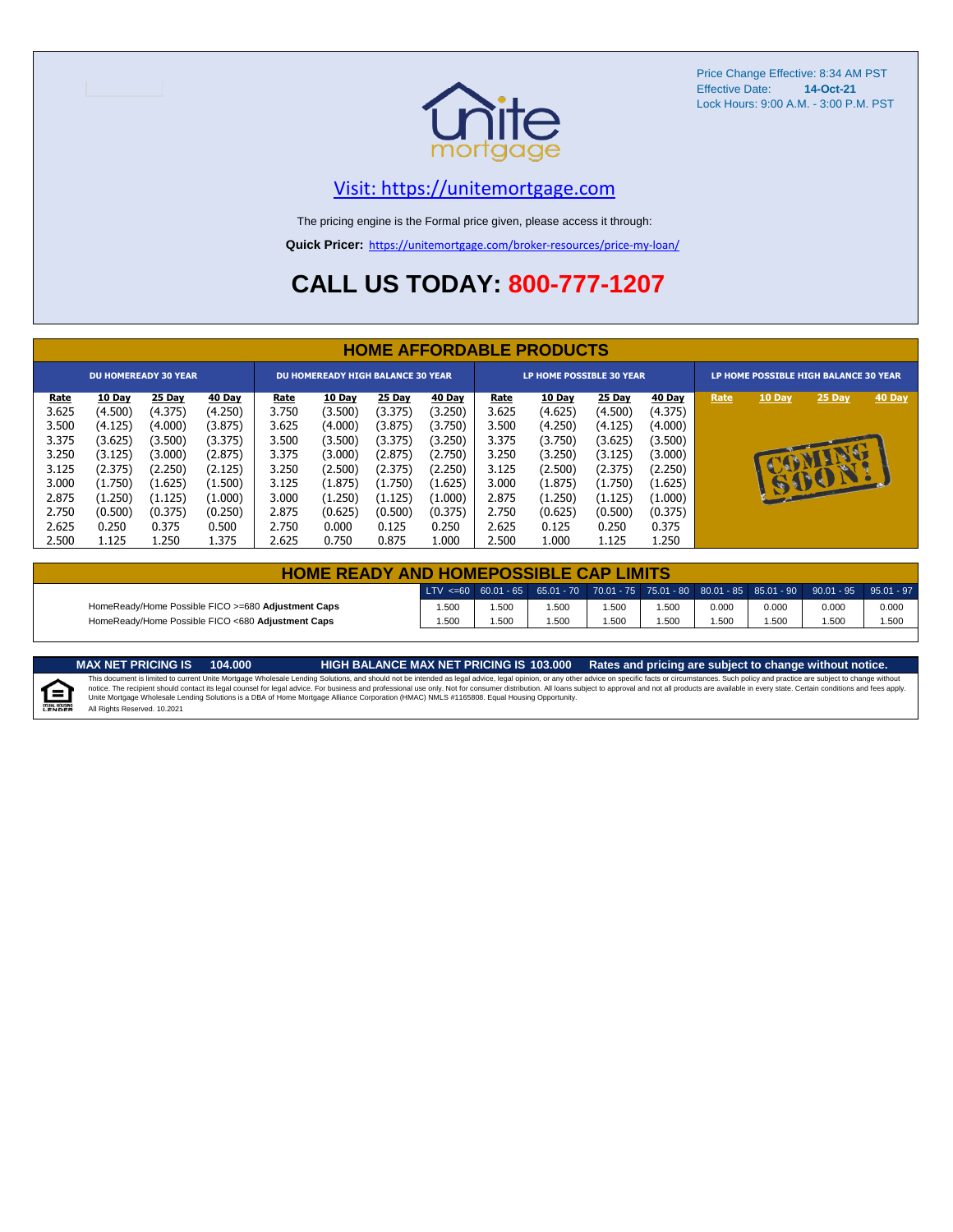

Price Change Effective: 8:34 AM PST Effective Date: **14-Oct-21** Lock Hours: 9:00 A.M. - 3:00 P.M. PST

#### [V](https://unitemortgage.com/)isit: https://unitemortgage.com

The pricing engine is the Formal price given, please access it through:

**Quick Pricer:** [https://un](https://unitemortgage.com/broker-resources/price-my-loan/)itemortgage.com/broker-resources/price-my-loan/

## **CALL US TODAY: 800-777-1207**

|                                                                       | <b>CONVENTIONAL PRICING ADJUSTMENTS</b>                                                |                                   |                                                   |              |              |              |                    |              |                                                                                      |              |  |  |  |
|-----------------------------------------------------------------------|----------------------------------------------------------------------------------------|-----------------------------------|---------------------------------------------------|--------------|--------------|--------------|--------------------|--------------|--------------------------------------------------------------------------------------|--------------|--|--|--|
| Credit Score / LTV                                                    | Loan Terms > 15 years                                                                  | LTV < 60                          | $60.01 - 70$                                      | $70.01 - 75$ | $75.01 - 80$ | $80.01 - 85$ | $85.01 - 90$       | $90.01 - 95$ | $95.01 - 97$                                                                         | >97.00%      |  |  |  |
| $740+$                                                                |                                                                                        | 0.000                             | 0.250                                             | 0.250        | 0.500        | 0.250        | 0.250              | 0.250        | 0.750                                                                                | 0.750        |  |  |  |
| 720 - 739                                                             |                                                                                        | 0.000                             | 0.250                                             | 0.500        | 0.750        | 0.500        | 0.500              | 0.500        | 1.000                                                                                | 1.000        |  |  |  |
| 700 - 719                                                             |                                                                                        | 0.000                             | 0.500                                             | 1.000        | 1.250        | 1.000        | 1.000              | 1.000        | 1.500                                                                                | 1.500        |  |  |  |
| 680 - 699                                                             |                                                                                        | 0.000                             | 0.500                                             | 1.250        | 1.750        | 1.500        | 1.250              | 1.250        | 1.500                                                                                | 1.500        |  |  |  |
| 660 - 679                                                             |                                                                                        | 0.000                             | 1.000                                             | 2.250        | 2.750        | 2.750        | 2.250              | 2.250        | 2.250                                                                                | 2.250        |  |  |  |
| $640 - 659$                                                           |                                                                                        | 0.500                             | 1.250                                             | 2.750        | 3.000        | 3.250        | 2.750              | 2.750        | 2.750                                                                                | 2.750        |  |  |  |
| 620-639                                                               |                                                                                        | 0.500                             | 1.500                                             | 3.000        | 3.000        | 3.250        | 3.250              | 3.250        | 3.500                                                                                | 3.500        |  |  |  |
|                                                                       | Cash Out (Ex. Student Loan Only) All Loan Terms. Cumulative with above adjust.         | $LTV < =60$                       | $60.01 - 70$                                      | $70.01 - 75$ | $75.01 - 80$ |              |                    |              |                                                                                      |              |  |  |  |
| $740+$                                                                |                                                                                        | 0.375                             | 0.625                                             | 0.625        | 0.875        |              |                    |              |                                                                                      |              |  |  |  |
| 720 - 739                                                             |                                                                                        | 0.375                             | 1.000                                             | 1.000        | 1.125        |              |                    |              |                                                                                      |              |  |  |  |
| 700 - 719                                                             |                                                                                        | 0.375                             | 1.000                                             | 1.000        | 1.125        |              |                    |              |                                                                                      |              |  |  |  |
| 680 - 699                                                             |                                                                                        | 0.375                             | 1.125                                             | 1.125        | 1.750        |              |                    |              |                                                                                      |              |  |  |  |
| 660 - 679                                                             |                                                                                        | 0.625                             | 1.125                                             | 1.125        | 1.875        |              |                    |              |                                                                                      |              |  |  |  |
| 640 - 659                                                             |                                                                                        | 0.625                             | 1.625                                             | 1.625        | 2.625        |              |                    |              |                                                                                      |              |  |  |  |
| 620 - 639                                                             |                                                                                        | 0.625                             | 1.625                                             | 1.625        | 3.125        |              |                    |              |                                                                                      |              |  |  |  |
| <b>Other Price Adjustments</b><br>All Loan Terms                      | Cumulative with above adjustments                                                      | $LTV < =60$                       | $60.01 - 65$                                      | $65.01 - 70$ | $70.01 - 75$ | $75.01 - 80$ | $80.01 - 85$       | $85.01 - 90$ | $90.01 - 95$                                                                         | $95.01 - 97$ |  |  |  |
| High Balance Purchase and R/T Refinance                               |                                                                                        | 0.250                             | 0.250                                             | 0.250        | 0.250        | 0.250        | 0.250              | 0.250        | 0.250                                                                                | <b>NA</b>    |  |  |  |
| High Balance Cash-Out Refinance                                       |                                                                                        | 1.000                             | 1.000                                             | 1.000        | 1.000        | 1.000        | <b>NA</b>          | <b>NA</b>    | <b>NA</b>                                                                            | <b>NA</b>    |  |  |  |
| High Balance ARMs (Adjustment Based on CLTV)                          |                                                                                        | 0.750                             | 0.750                                             | 0.750        | 0.750        | 1.500        | 1.500              | 1.500        | 1.500                                                                                | <b>NA</b>    |  |  |  |
| <b>ARMs</b>                                                           |                                                                                        | 0.000                             | 0.000                                             | 0.000        | 0.000        | 0.000        | 0.000              | 0.000        | 0.250                                                                                | <b>NA</b>    |  |  |  |
| HomeReady/Home Possible FICO >=680 Adjustment Caps                    |                                                                                        | 1.500                             | 1.500                                             | 1.500        | 1.500        | 1.500        | 0.000              | 0.000        | 0.000                                                                                | 0.000        |  |  |  |
| HomeReady/Home Possible FICO <680 Adjustment Caps                     |                                                                                        | 1.500                             | 1.500                                             | 1.500        | 1.500        | 1.500        | 1.500              | 1.500        | 1.500                                                                                | 1.500        |  |  |  |
| <b>Investment Properties</b>                                          |                                                                                        | 4.125                             | 4.125                                             | 4.125        | 4.125        | 5.375        | 6.125              | 6.125        | 6.125                                                                                | 6.125        |  |  |  |
| Second Home                                                           |                                                                                        | 5.000                             | 5.000                                             | 5.000        | 5.000        | 5.000        | 5.000              | 5.000        | 5.000                                                                                | 5.000        |  |  |  |
| Manufactured home                                                     |                                                                                        | 0.500                             | 0.500                                             | 0.500        | 0.500        | 0.500        | 0.500              | 0.500        | 0.500                                                                                | 0.500        |  |  |  |
| 2-4 Unit Properties (3-4 unit max LTV is 75% (DU) and 80% (LP))       |                                                                                        | 1.000                             | 1.000                                             | 1.000        | 1.000        | 1.000        | 1.000              | <b>NA</b>    | <b>NA</b>                                                                            | <b>NA</b>    |  |  |  |
| Condos - Loan Terms > 15Y (does not apply to Detached building types) |                                                                                        | 0.000                             | 0.000                                             | 0.000        | 0.000        | 0.750        | 0.750              | 0.750        | 0.750                                                                                | 0.750        |  |  |  |
|                                                                       | Escrow Waiver (LTV >80% not available in NM, LTV >90% does not apply to HB Nationwide) | 0.000                             | 0.000                                             | 0.000        | 0.000        | 0.000        | 0.000              | 0.000        | 0.000                                                                                | <b>NA</b>    |  |  |  |
| UW Waiver Fee (ALL LTV) - based on loan size                          |                                                                                        |                                   |                                                   |              |              |              |                    |              |                                                                                      |              |  |  |  |
|                                                                       |                                                                                        |                                   |                                                   |              |              |              |                    |              |                                                                                      |              |  |  |  |
|                                                                       | <b>ALL SUBORDINATE FINANCING .375%</b>                                                 |                                   |                                                   |              |              |              |                    |              |                                                                                      |              |  |  |  |
| <b>LTV Range</b>                                                      | <b>CLTV Range</b>                                                                      |                                   | Credit Score < 720                                |              |              |              | Credit Score > 720 |              |                                                                                      |              |  |  |  |
| ≤ 65.00%                                                              | $80.01\% - 95.00\%$                                                                    |                                   | 0.500                                             |              |              |              | 0.250              |              |                                                                                      |              |  |  |  |
| 65.01% - 75.00%                                                       | $80.01\% - 95.00\%$                                                                    |                                   | 0.750                                             |              |              |              | 0.500              |              |                                                                                      |              |  |  |  |
| 75.01% - 95.00%                                                       | $90.01\% - 95.00\%$                                                                    |                                   | 1.000                                             |              |              |              | 0.750              |              |                                                                                      |              |  |  |  |
| 75.01% - 90.00%                                                       | 76.01% - 90.00%                                                                        |                                   | 1.000                                             |              |              |              | 0.750              |              |                                                                                      |              |  |  |  |
| $≤ 95.00\%$                                                           | 95.01% - 97.00%                                                                        |                                   | 1.500                                             |              |              |              | 1.500              |              |                                                                                      |              |  |  |  |
|                                                                       |                                                                                        |                                   |                                                   |              |              |              |                    |              |                                                                                      |              |  |  |  |
|                                                                       | <b>LOCK EXTENSIONS - RELOCKS - OTHER CHANGES</b>                                       |                                   |                                                   |              |              |              |                    |              |                                                                                      |              |  |  |  |
|                                                                       |                                                                                        |                                   | <b>Lock Extensions:</b>                           |              |              |              |                    |              |                                                                                      |              |  |  |  |
| 1-4 days                                                              | .03/day                                                                                |                                   |                                                   |              |              |              |                    |              |                                                                                      |              |  |  |  |
| 5 days                                                                | 0.125                                                                                  |                                   |                                                   |              |              |              |                    |              | 10 Day Lock Expires: 10/24/21                                                        |              |  |  |  |
| 7 days                                                                | 0.187                                                                                  |                                   |                                                   |              |              |              |                    |              | 25 Day Lock Expires: 11/08/21                                                        |              |  |  |  |
| 10 days                                                               | 0.250                                                                                  |                                   |                                                   |              |              |              |                    |              | 40 Day Lock Expires: 11/23/21                                                        |              |  |  |  |
| 15 days                                                               | 0.375                                                                                  |                                   |                                                   |              |              |              |                    |              |                                                                                      |              |  |  |  |
| <b>Relocks:</b>                                                       | <b>Other Changes:</b>                                                                  |                                   |                                                   |              |              |              |                    |              |                                                                                      |              |  |  |  |
| Worse Case pricing plus additional .250 hit                           | Loan Program                                                                           |                                   | Worse Case if moving into different delivery type |              |              |              |                    |              |                                                                                      |              |  |  |  |
|                                                                       | Rate Change                                                                            | Not subject to worse case pricing |                                                   |              |              |              |                    |              | Locks expiring on a non business day are<br>good through the following business day. |              |  |  |  |

APOR: 15/20 YR.: 2.500% 1 YR CMT: 0.120% **MAX NET PRICING IS 104.000 Rates and prices are subject to change without notice.** 25/30 YR.: 2.960% 1 YR Libor: 0.360% This document is limited to current Unite Mortgage Wholesale Lending Solutions, and should not be intended as legal advice, legal opinion, or any other advice on specific facts or circumstances. Such policy and practice ar  $=$ EQUAL HOUSING All Rights Reserved. 10.2021